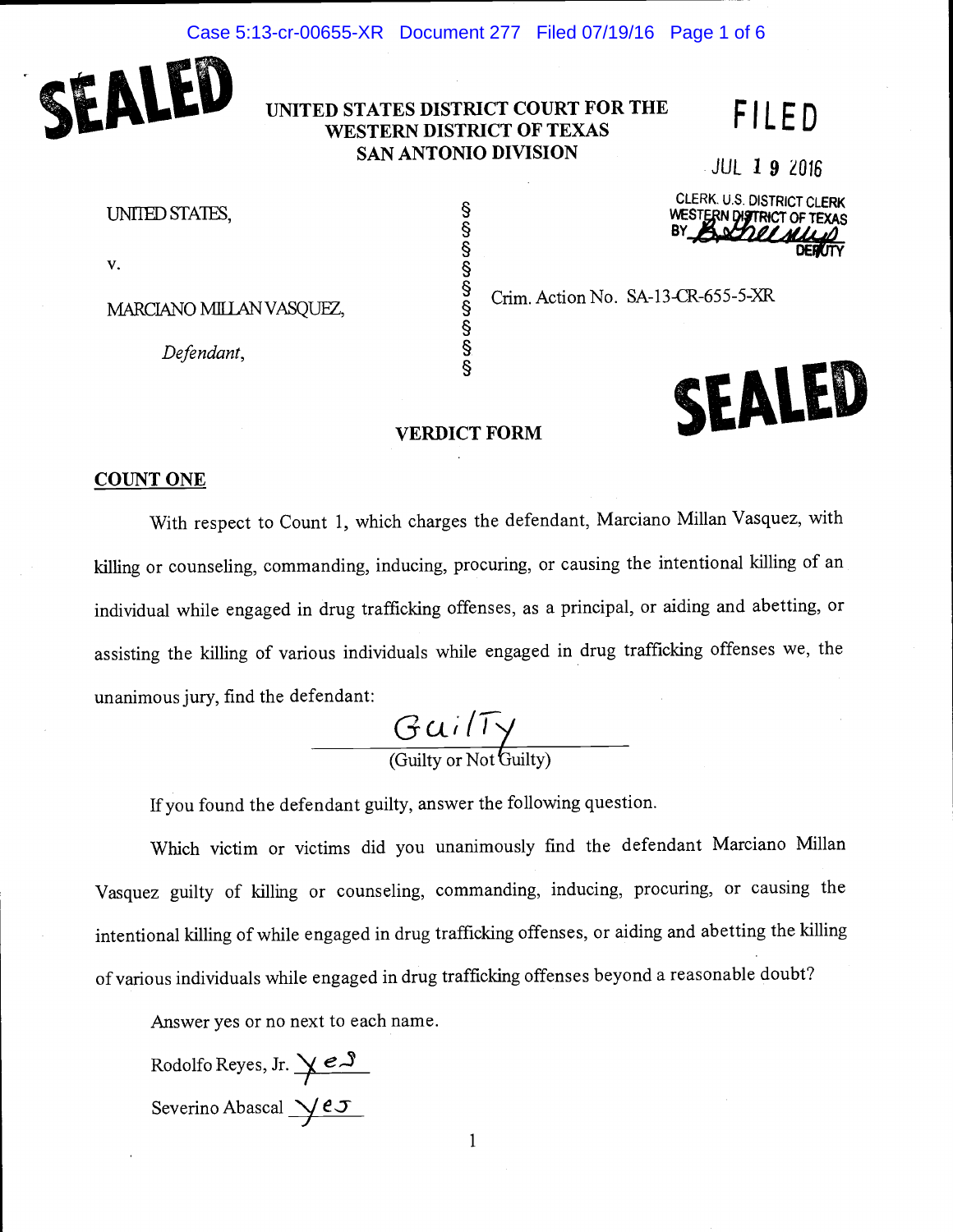Vaneli Luna  $\sqrt{eS}$ Cesar Sanchez  $\overline{\smash{\big)}\,e\!\supset\!f}$ Victor Cruz  $\swarrow e^{S}$ Victor Cruz's wife, Brenda Saluda  $\sqrt{2S}$ Victor Cruz's son  $(1)\times 5$ Victor Cruz's son  $(2)$   $\angle e5$ Domingo Sanchez-Garza's grandson  $\angle$  e S An unknown military PGR commandante  $\sqrt{eS}$ An unknown male killed by chopping off his limbs and head  $(1)\cancel{\vee} \cancel{e}$ An unknown male killed by chopping off his limbs and head (2)  $\angle \angle$  5 An unknown male killed by chopping off his limbs and head (3)  $\angle e$  S An unknown male killed by chopping off his limbs and head (4)  $\angle \angle \angle$ An unknown female killed by chopping off her limbs and head  $\sqrt{eS}$ An unknown adult male killed on knees near the Rio Escondito  $\sqrt{\epsilon}$ 

An unknown adult male, possibly a second captain in the Mexican military, killed on knees near the Rio Escondito  $y \in S$ 

An unknown adult female killed on knees near the Rio Escondito  $\sqrt{25}$ 

An unknown adult male killed by chopping off his limbs and burning the body near the Cereso Prison  $\times S$ 

2

An unknown young girl killed in front of her parents  $\underline{\smash{\big)}\,e\,\delta}$ 

Her mother  $\sqrt{eS}$ 

Her father  $y$  es

Newspaper boy killed at junkyard (1)  $\angle$  es Newspaper boy killed at junkyard (2)  $\sqrt{25}$ Newspaper boy killed at junkyard (3)  $\sqrt{cS}$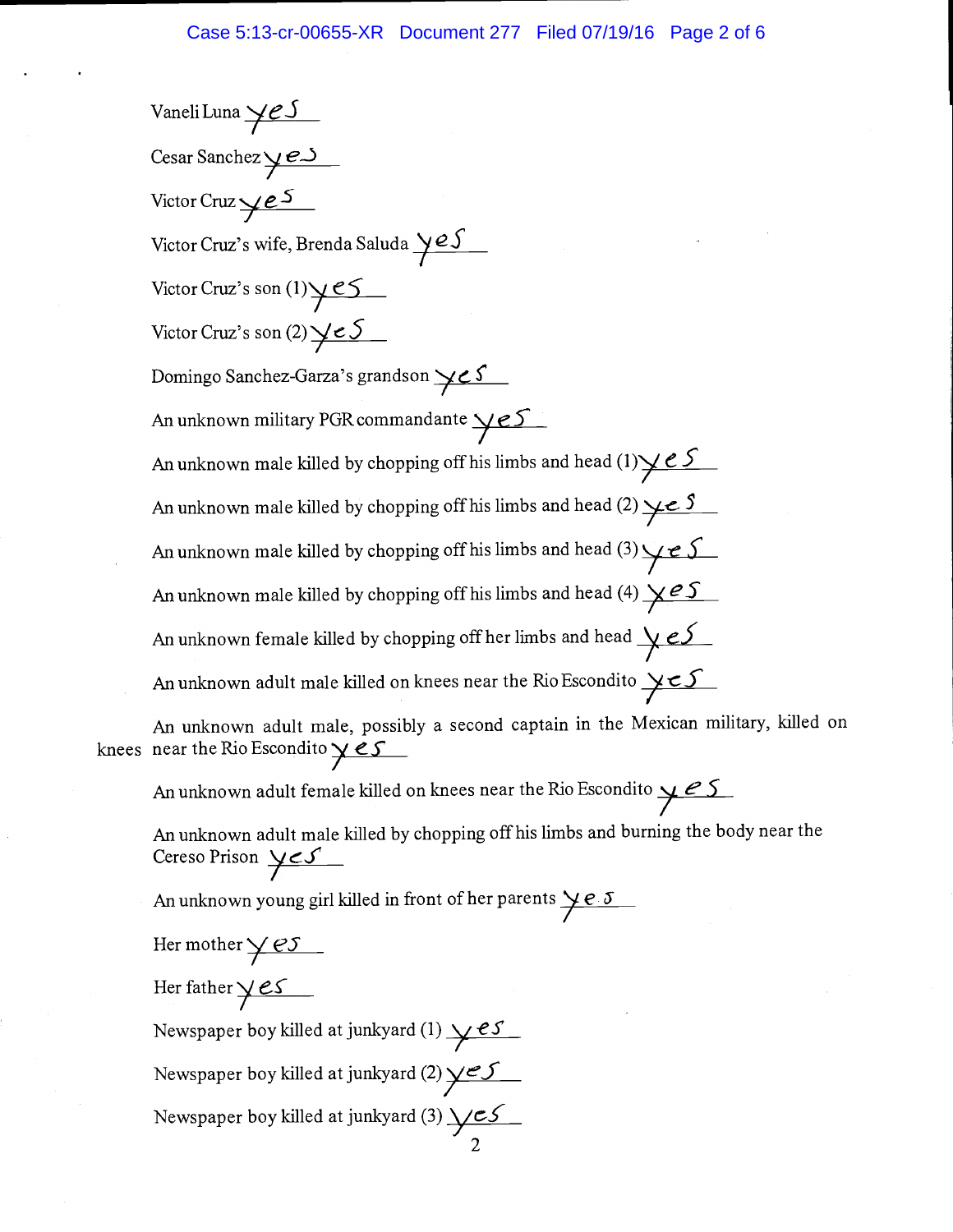#### Case 5:13-cr-00655-XR Document 277 Filed 07/19/16 Page 3 of 6

Newspaper boy killed at junkyard (4)  $\sqrt{2}$ Miguel Uribe  $y \in S$ Mauricio Uribe  $\times$   $\sim$ Francisco Villarreal  $\times$ The Allende murders (an unknown number of persons)  $\times$ 

## COUNT TWO

With respect to Count Two, which charges the defendant, Marciano Millan Vasquez, with conspiracy to possess 1,000 kilograms or more of marijuana with intent to distribute, we, the unanimous jury, find the defendant:

 $G$ uilty (Guilty or Not Guifty)

#### COUNT THREE

With respect to Count Three, which charges the defendant, Marciano Millan Vasquez, with conspiracy to import 1,000 kilograms or more of marijuana with intent to distribute, we, the unanimous jury, find the defendant:

 $\frac{C u}{T}$  (Guilty or Not Guilty)

3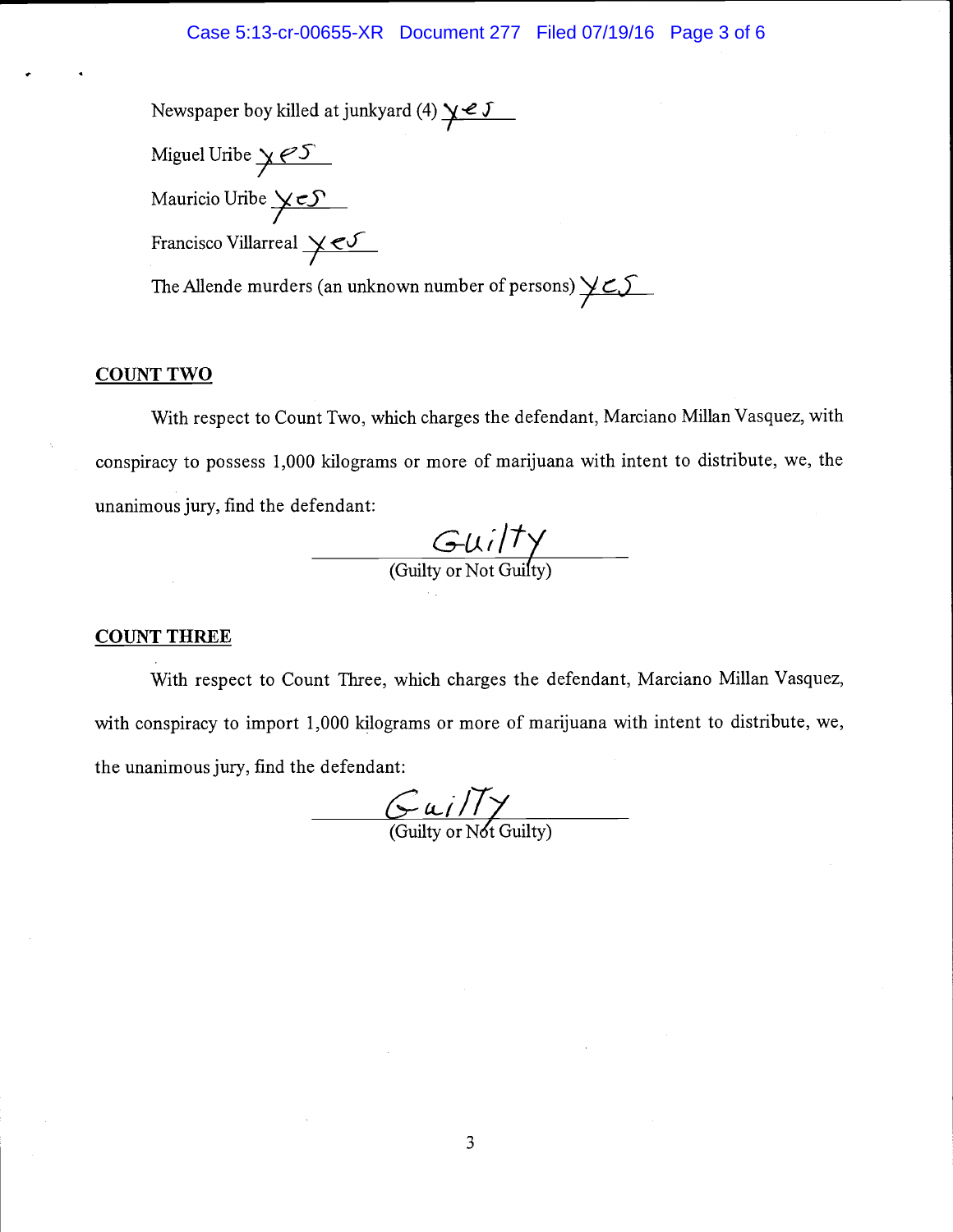#### COUNT FOUR

With respect to Count Four, which charges the defendant, Marciano Millan Vasquez, with conspiracy to unlawfully distribute 1,000 kilograms or more of marijuana extra-territorial, conspiracy to unlawfully distribute five kilograms or more of cocaine extra-territorial, conspiracy to unlawfully distribute 500 grams or more of methamphetamine extra-territorial, we, the unanimous jury, find the defendant:

 $\frac{GuilT_{\gamma}}{gilT_{\gamma}}$ (Guilty or Not Guilty)

#### COUNT FIVE

With respect to Count Five, which charges the defendant, Marciano Millan Vasquez, with employment of a person under 18 years of age in drug operations and aiding and abetting the employment of a person under 18 years of age in drug operations, we, the unanimous jury, find the defendant:

 $GuilT \gamma$ (Guilty or N6t Guilty)

#### COUNT SIX

With respect to Count Six, which charges the defendant, Marciano Millan Vasquez, with conspiracy to possess five kilograms or more of cocaine with intent to distribute, we, the unanimous jury, find the defendant:

 $\frac{G(u i) \rightarrow G(u i)}{(Gui}$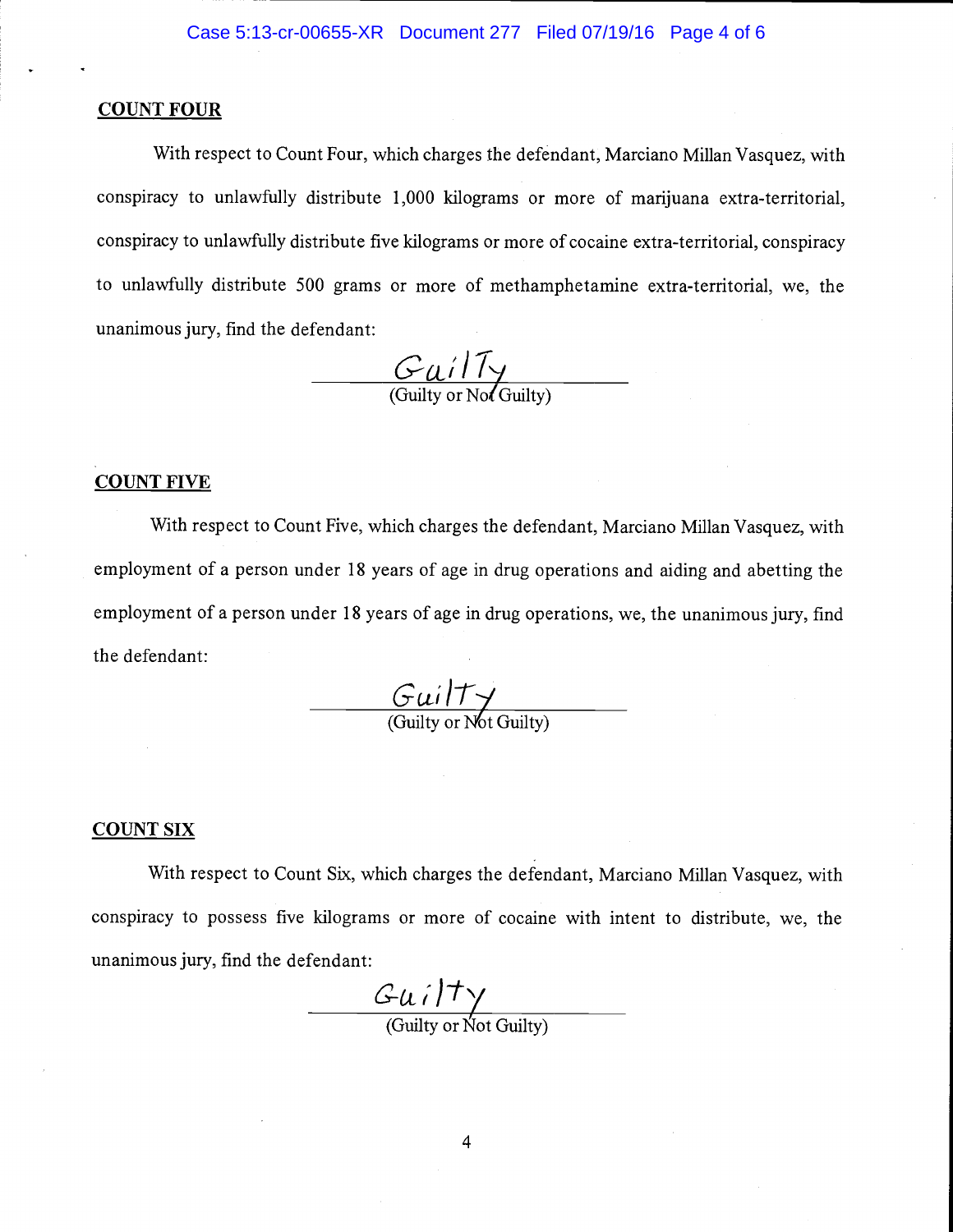#### COUNT SEVEN

With respect to Count Seven, which charges the defendant, Marciano Millan Vasquez, with conspiracy to import five kilograms or more of cocaine with intent to distribute, we, the unanimous jury, find the defendant:

 $\frac{G(y)}{f(y)}$  (Guilty or Not/Guilty)

#### COUNT EIGHT

With respect to Count Eight, which charges the defendant, Marciano Millan Vasquez, with conspiracy to possess 500 grams or more of methamphetamine with intent to distribute, we, the unanimous jury, find the defendant:

 $\frac{C_{\mathcal{U}} i / \mathcal{V}}{\text{(Gulity or Not Gulity)}}$ 

#### COUNT NINE

With respect to Count Nine, which charges the defendant, Marciano Millan Vasquez, with conspiracy to possess firearms in furtherance of drug trafficking, we, the unanimous jury, find the defendant:

 $\frac{C u / T}{\text{(Gulity or Nof Gulity)}}$